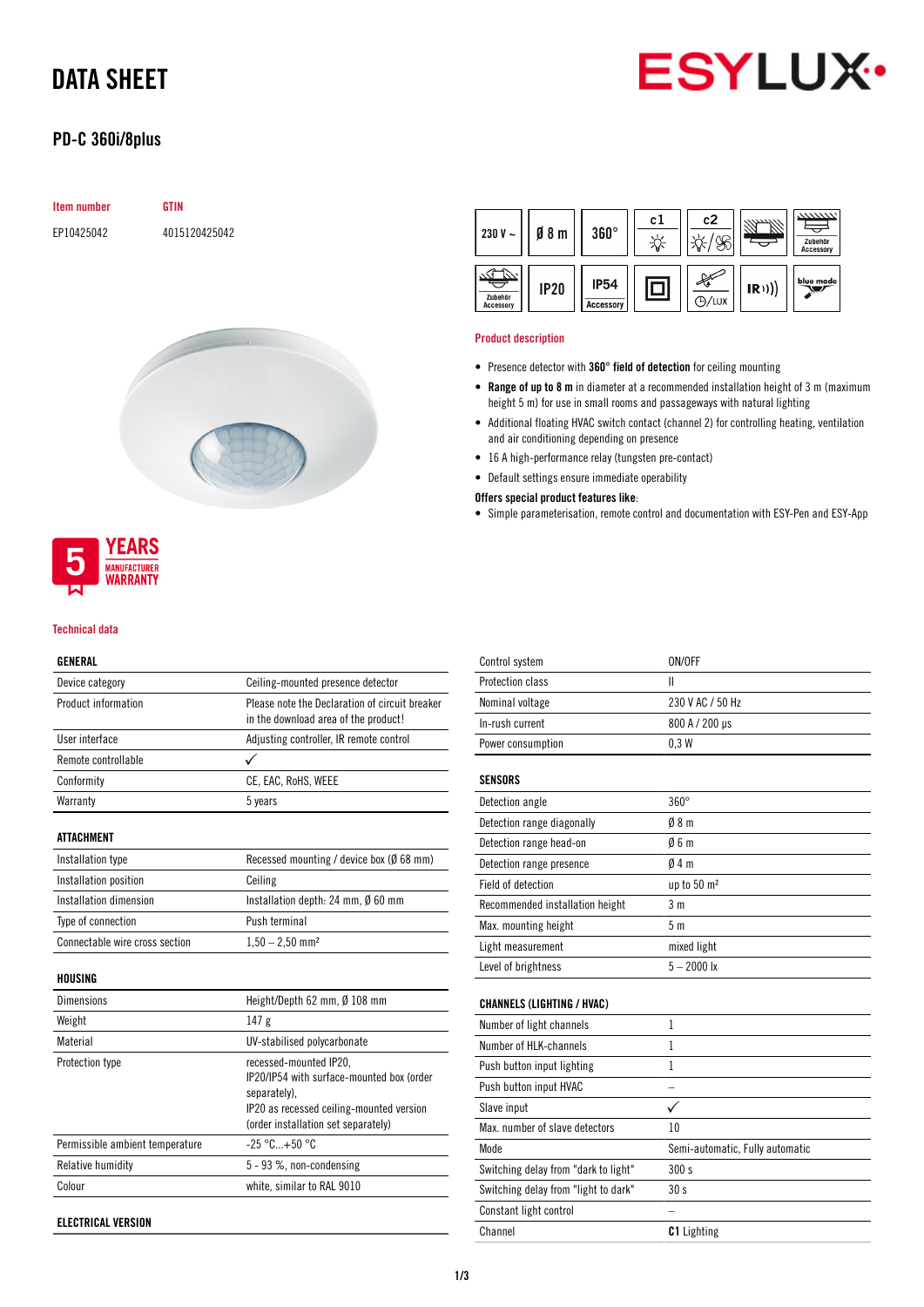# DATA SHEET

## PD-C 360i/8plus



| <b>Item number</b>    | <b>GTIN</b>   |                                                                                                |
|-----------------------|---------------|------------------------------------------------------------------------------------------------|
| EP10425042            | 4015120425042 |                                                                                                |
| <b>Function</b>       |               | Switching                                                                                      |
| Switching capacity    |               | 230 V/50 Hz, 16 AX<br>2300 W/10 A (cos phi = 1)<br>1150 VA/5 A (cos phi = $0.5$ )<br>600 W LED |
| Switch contact        |               | make contact / non-floating                                                                    |
| Push button input     |               |                                                                                                |
| Impulse feature       |               |                                                                                                |
| Switch-off delay time |               | 60 s30 min (adjustable in steps)                                                               |

| Channel               | C <sub>2</sub> HVAC                                                                                     |
|-----------------------|---------------------------------------------------------------------------------------------------------|
| Function              | Switching                                                                                               |
| Switching capacity    | 230 V AC/2 A, 24 V DC/2 A, Capacitive load/<br>electronic ballasts max. in-rush current 30<br>$A/20$ ms |
| Switch contact        | make contact / floating                                                                                 |
| Push button input     |                                                                                                         |
| Impulse feature       |                                                                                                         |
| Switch-off delay time | 300 s120 min (adjustable in steps)                                                                      |

### Accessories

| <b>Product designation</b>        | <b>GTIN</b>   |
|-----------------------------------|---------------|
| Ceiling-mounted presence detector |               |
| PD-C 360/8 Slave                  | 4015120055379 |
| PD-C 360/24 Slave                 | 4015120055386 |
| PD-C 360/32 Slave                 | 4015120427770 |
| Cover                             |               |
| <b>COMPACT COVER SET 8 SR</b>     | 4015120425936 |
| <b>COMPACT COVER SET 8 BK</b>     | 4015120007521 |
| Electrical accessories            |               |
| FILTER 230 V                      | 4015120426988 |
| Mounting                          |               |
| COMPACT MOUNTING BOX IP20 SM WH   | 4015120425370 |
| COMPACT MOUNTING BOX IP20 SM SR   | 4015120425387 |
| COMPACT MOUNTING BOX IP54 SM WH   | 4015120425905 |
| COMPACT MOUNTING BOX IP54 SM SR   | 4015120425912 |
| MOUNTING SET IP20 FM 62 WH        | 4015120425929 |
| COMPACT MOUNTING BOX IP54 SM BK   | 4015120426940 |
| COMPACT MOUNTING BOX IP20 SM BK   | 4015120426933 |
| Protection                        |               |
| BASKET GUARD ROUND SMALL          | 4015120425615 |
| <b>BASKET GUARD ROUND LARGE</b>   | 4015120425608 |
| Remote control                    |               |
| ESY-Pen                           | 4015120425356 |
| REMOTE CONTROL MDi/PDi            | 4015120425509 |
| Mobil-PDi/MDi-universal           | 4015120433993 |